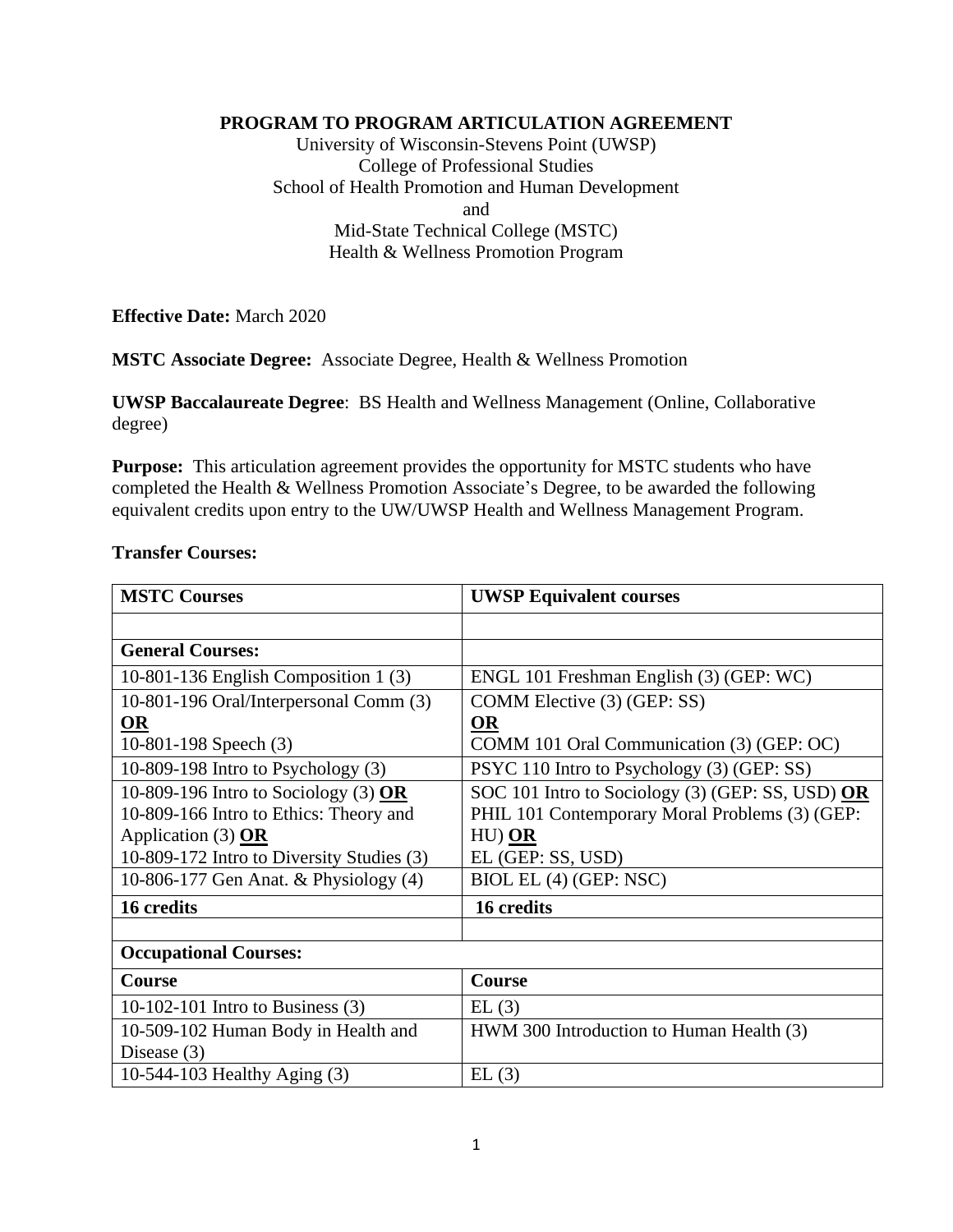| 10-546-100 Essential Concepts for H & W    | HWM 305 The Wellness Profession (3)             |
|--------------------------------------------|-------------------------------------------------|
| (3)                                        |                                                 |
| 10-546-101 Nutrition for Health Living (3) | FN 151 Contemporary Nutrition (WLN) (2 credits  |
|                                            | granted)                                        |
| 10-546-102 Behavior Change for Wellness    | HWM 370 Understanding and Effecting Health      |
| (3)                                        | Behavior Change (3)                             |
| 10-546-103 Principles of Physical          | EL(3)                                           |
| Conditioning (3)                           |                                                 |
| 10-546-104 Population Health & Wellness    | HWM 430 Population Health for Wellness Managers |
| (3)                                        | (3)                                             |
| 10-546-105 Program Development,            | EL(3)                                           |
| Implementation, $&Eval(3)$                 |                                                 |
| 10-546-106 Health and Wellness Practicum   | EL(2)                                           |
| (2)                                        |                                                 |
| 10-546-107 Health Coaching for the         | HWM 485 Health Coaching for Wellness Managers   |
| Wellness Professional (3)                  | (3)                                             |
| 10-546-108 Group Fitness Instruction (3)   | EL(3)                                           |
| 10-546-109 Youth Wellness (3)              | EL(3)                                           |
| 10-564-110 Mental Wellness and Stress      | HWM 360 Stress, Dependencies and Addictions (3) |
| Management (3)                             |                                                 |
| 10-564-111 Wellness Marketing and          | HWM 385 Marketing and Communication for         |
| Entrepreneurship (3)                       | Wellness Mngrs. (3)                             |
| <b>44 Credits</b>                          | <b>43 Credits granted</b>                       |

# **REQUIRED COURSES: (Total 57-78 Credits)**

The following coursework will be required upon arrival at UWSP to obtain the Bachelor of Science Degree, Health and Wellness Management (Online, Collaborative degree):

ENG 202 Sophomore English (WC) (3) COMM 101 (OC) (0-3) -- if 10-801-198 not taken Quantitative Literacy (QL) (3) Art  $(ART)$   $(3)$ Historical Perspective (HIS) (3) Humanities (HU) (0-3) – depends on gen eds taken at MSTC Additional credits chosen from the five Investigation Level categories (2-8 credits), depending on gen eds taken at MSTC US Diversity (USD)  $(0-3)$  – can overlap with Investigation Level courses Global Awareness  $(0-3)$  – can overlap with Investigation Level courses Environmental Responsibility (0-3) – can overlap with Investigation Level courses

HWM 310 Changes Across the Life Span (3) HWM 315 Workplace Wellness Program Management (3) HWM 320 Health and Medical Technology (3) HWM 325 Health Literacy (3)